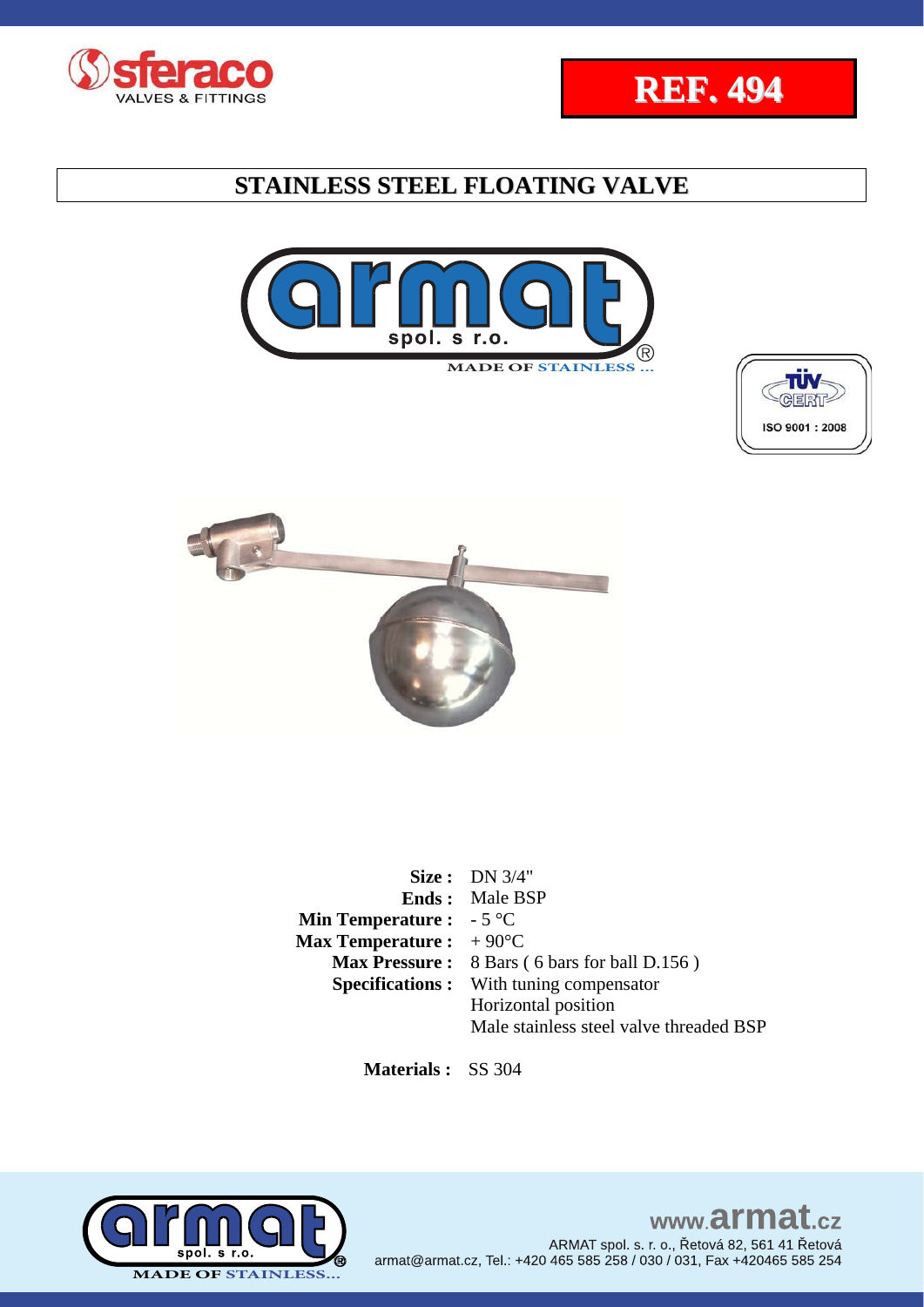



*SPECIFICATIONS :*

With tuning compensator Horizontal position Male stainless steel valve threaed BSP SS 316 ball SS 304 needle and seat

*USE :*

Water distribution and watering Min and max Temperature Ts : - 5°C to + 90°C Max Pressure Ps : 8 Bars for ball D.245 mm and 6 bars for ball D.156 mm Check the floating ball valve can move correctly after installation Do not cut the compensator

*RANGE :*

Stainless steel male valve threaded 3/4" BSP with stainless steel ball D.156 mm **Ref. 494005** Stainless steel male valve threaded 3/4" BSP with stainless steel ball D.245 mm **Ref. 494105**

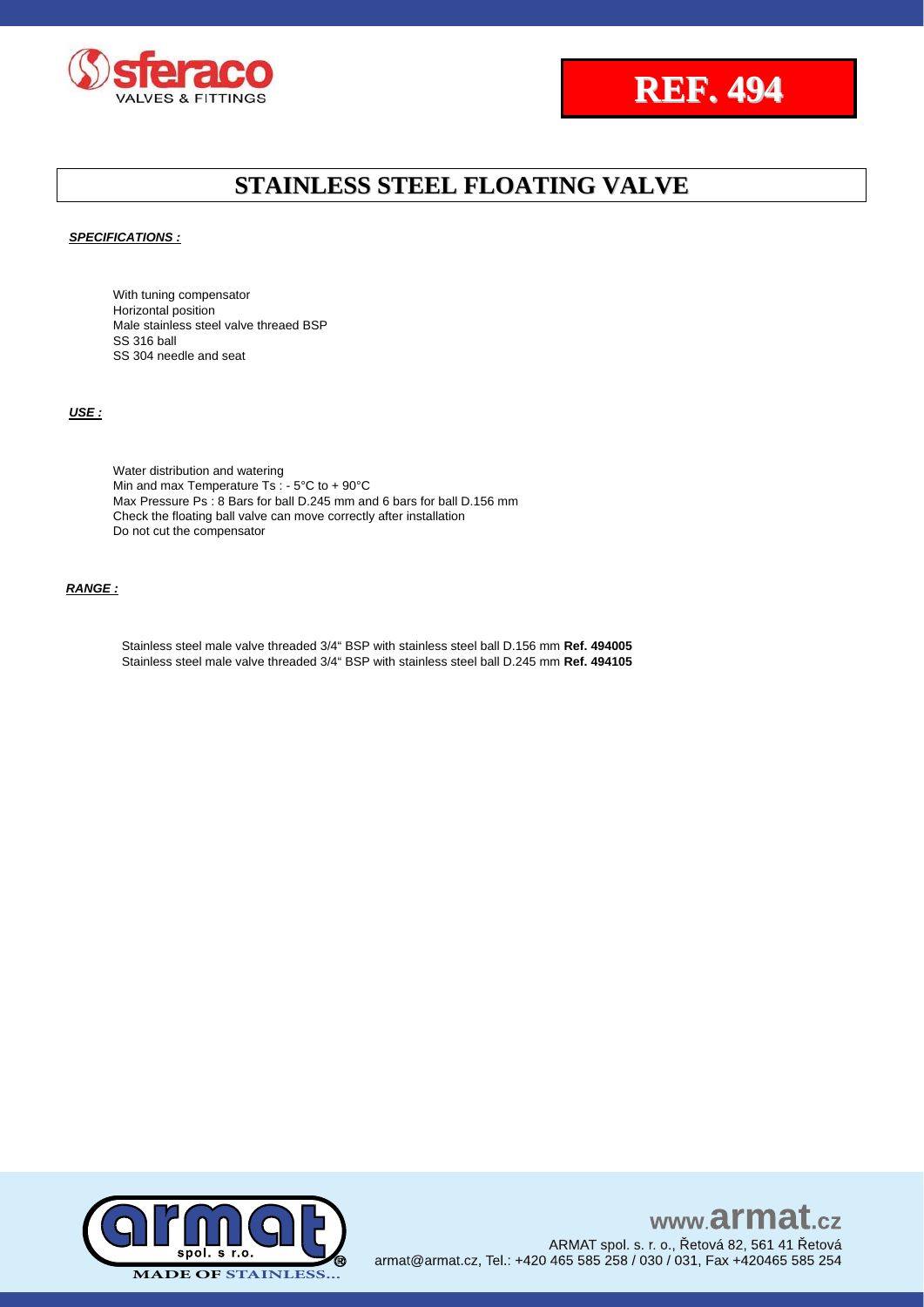



*MATERIALS :*



| <b>Item</b> | <b>Designation</b>    | <b>Materials</b> |  |
|-------------|-----------------------|------------------|--|
| 1           | Body                  | SS 304           |  |
| 2           | Nut                   | SS 304           |  |
| 3           | Screw                 | SS 304           |  |
| 4           | Gasket                | <b>FKM</b>       |  |
| 5           | $O$ ring              | EPDM             |  |
| 6           | Needle                | SS 304           |  |
| 7           | Screw                 | SS 304           |  |
| 8           | Nut                   | SS 304           |  |
| 9           | Compensator           | SS 304           |  |
| 10          | Float connection part | SS 304           |  |
| 11          | Screw                 | SS 304           |  |
| 12          | Ball                  | SS 316           |  |

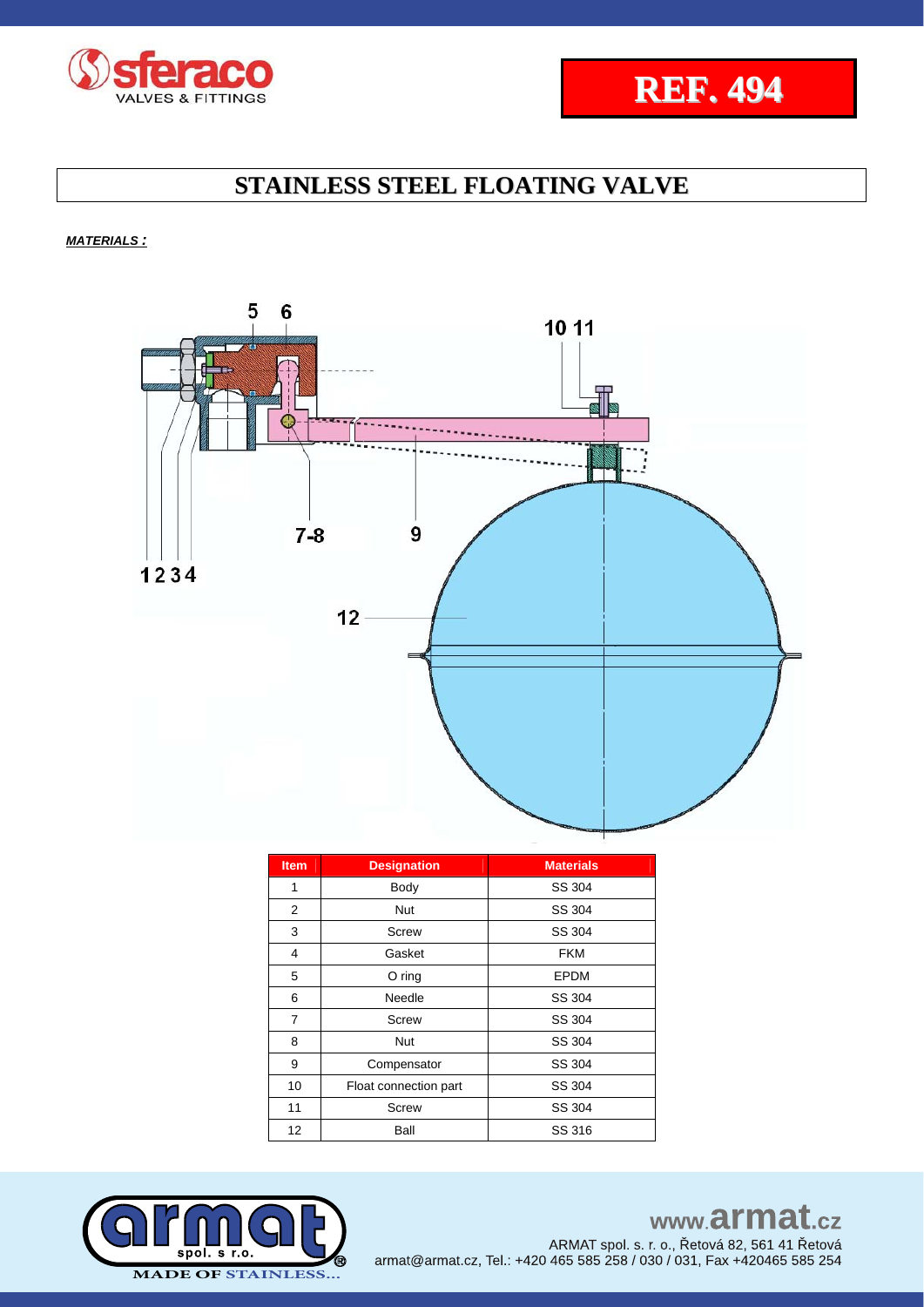



*SIZE ( in mm ) :* 



| REF. | <b>DN</b>   | $3/4$ " | 3/4"  |
|------|-------------|---------|-------|
| 494  | L           | 460.5   | 460.5 |
|      | L1          | 33      | 33    |
|      | L2          | 32      | 32    |
|      | н           | 195     | 259   |
|      | Α           | 96      | 96    |
|      | в           | 109     | 109   |
|      | С           | 50.5    | 50.5  |
|      | ØD          | 156     | 245   |
|      | Ø DO        | 150     | 220   |
|      | Ø do        | 17.5    | 17.5  |
|      | D           | 5       | 5     |
|      | E           | 20      | 20    |
|      | Weight (Kg) | 2       | 2.68  |